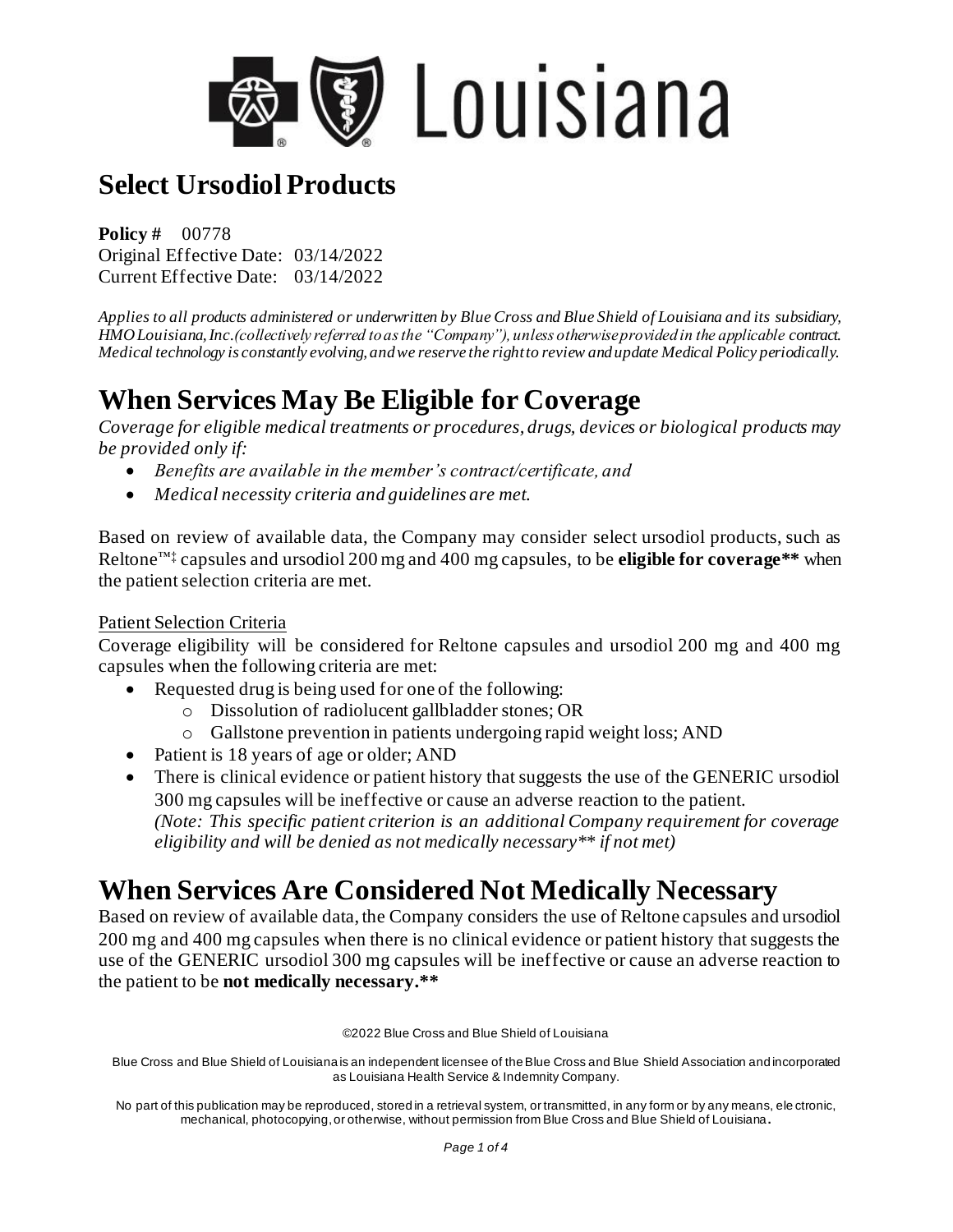

Policy # 00778 Original Effective Date: 03/14/2022 Current Effective Date: 03/14/2022

### **When Services Are Considered Investigational**

*Coverage is not available for investigational medical treatments or procedures, drugs, devices or biological products.*

Based on review of available data, the Company considers the use of Reltone capsules and ursodiol 200 mg and 400 mg capsules when the patient selection criteria are not met (except those denoted as **not medically necessary\*\***) to be **investigational.\***

#### **Background/Overview**

Reltone capsules, which are available in 200 mg and 400 mg strengths, and ursodiol 200 mg and 400 mg capsules are approved for the dissolution of radiolucent gallbladder stones as well as for gallstone prevention in patients undergoing rapid weight loss. Reltone is considered a branded product, and the ursodiol 200 mg and 400 mg capsules are considered generic products. Other formulations of ursodiol also exist: 300 mg capsules as well as 250 mg and 500 mg tablets. The capsule versions of ursodiol are approved by the FDA for the dissolution of radiolucent gallbladder stones as well as for gallstone prevention in patients undergoing rapid weight loss. The tablet versions of ursodiol are approved by the FDA for primary biliary cholangitis. Reltone and the ursodiol 200 mg and 400 mg capsules have no unique clinical studies as they utilized studies already performed using the 300 mg capsule strength of ursodiol and then extrapolated bioequivalence data. The only strength previously available for the dissolution of radiolucent gallbladder stones as well as for gallstone prevention in patients undergoing rapid weight loss was the 300 mg strength capsule. There can be no claims of superiority of one strength over the other between the capsule strengths. Given that the dosage for gallstone dissolution is 8-10 mg/kg/day in 2-3 divided doses and the dosage for gallstone prevention is 600 mg per day, the 300 mg capsule formulation of ursodiol is more than adequate to meet the needs of patients and has done so for years. There is no clinical reason why Reltone capsules or the 200 mg and 400 mg ursodiol capsules should be used in lieu of the 300 mg ursodiol capsules. The 300 mg ursodiol capsules offer an equally efficacious and more economical option for the dissolution of radiolucent gallbladder stones as well as for gallstone prevention in patients undergoing rapid weight loss.

# **FDA or Other Governmental Regulatory Approval**

**U.S. Food and Drug Administration (FDA)**

©2022 Blue Cross and Blue Shield of Louisiana

Blue Cross and Blue Shield of Louisiana is an independent licensee of the Blue Cross and Blue Shield Association and incorporated as Louisiana Health Service & Indemnity Company.

No part of this publication may be reproduced, stored in a retrieval system, or transmitted, in any form or by any means, electronic, mechanical, photocopying, or otherwise, without permission from Blue Cross and Blue Shield of Louisiana **.**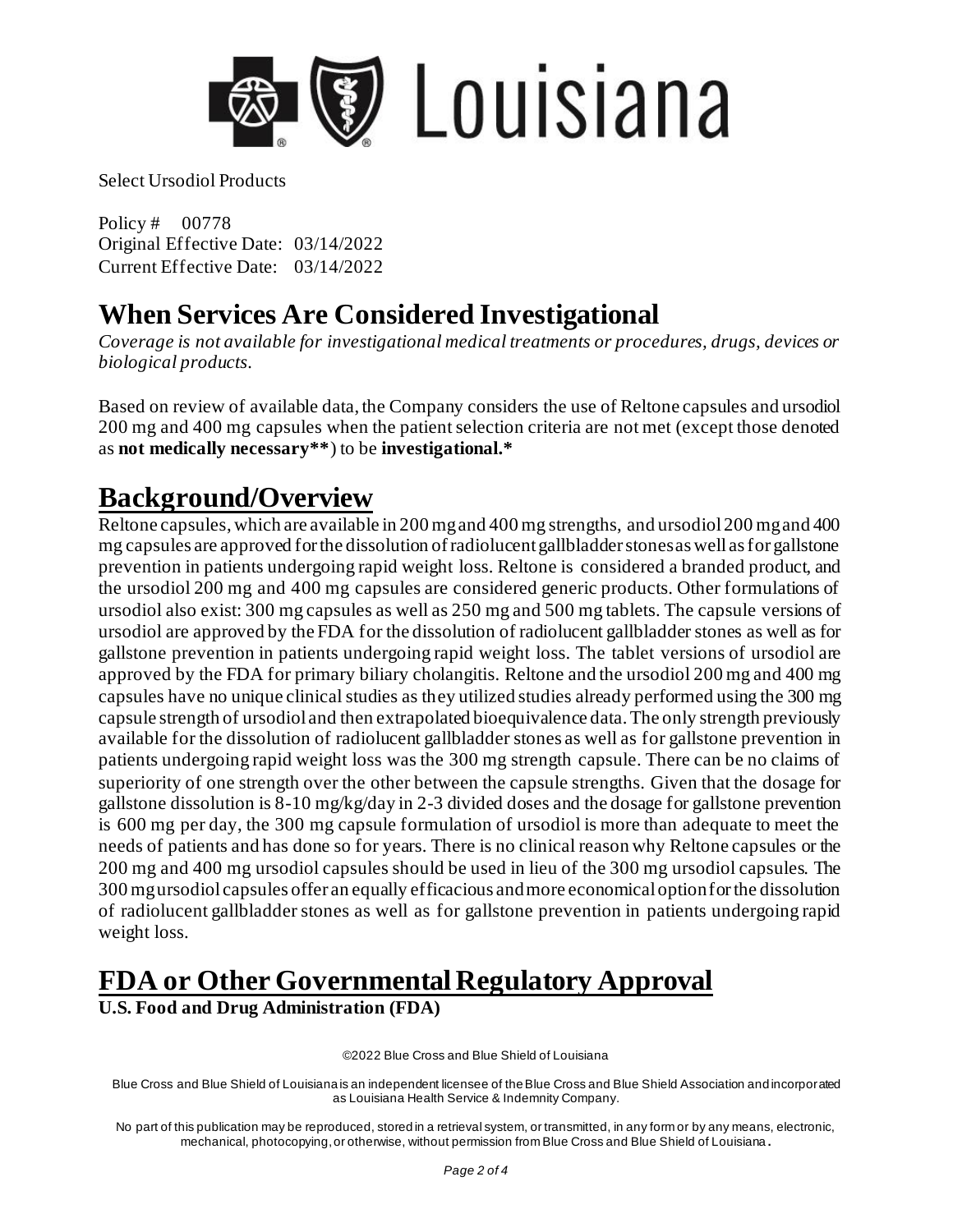

Policy # 00778 Original Effective Date: 03/14/2022 Current Effective Date: 03/14/2022

Reltone capsules and ursodiol 200 mg and 400 mg capsules are both approved for the dissolution of radiolucent gallbladder stones as well as for gallstone prevention in patients undergoing rapid weight loss.

## **Rationale/Source**

The purpose of this policy is to ensure that Reltone capsules and ursodiol 200 mg and 400 mg capsules are used for their FDA approved indications as well as to ensure that equally efficacious yet more cost effective medications are used for the conditions being treated.

### **References**

- 1. Reltone [package insert]. Intra-Sana Laboratories LLC. Las Vegas, Nevada. Updated November 2020.
- 2. ursodiol 200 mg and 400 mg capsules [package insert]. FH2 Pharm LLC. Updated June 2021.

### **Policy History**

Original Effective Date: 03/14/2022 Current Effective Date: 03/14/2022 02/03/2022 Medical Policy Committee review 02/09/2022 Medical Policy Implementation Committee approval. New policy. Next Scheduled Review Date: 02/2023

\*Investigational – A medical treatment, procedure, drug, device, or biological product is Investigational if the effectiveness has not been clearly tested and it has not been incorporated into standard medical practice. Any determination we make that a medical treatment, procedure, drug, device, or biological product is Investigational will be based on a consideration of the following:

- A. Whether the medical treatment, procedure, drug, device, or biological product can be lawfully marketed without approval of the U.S. Food and Drug Administration (FDA) and whether such approval has been granted at the time the medical treatment, procedure, drug, device, or biological product is sought to be furnished; or
- B. Whether the medical treatment, procedure, drug, device, or biological product requires further studies or clinical trials to determine its maximum tolerated dose, toxicity, safety, effectiveness, or effectiveness as compared with the standard means of treatment or

©2022 Blue Cross and Blue Shield of Louisiana

Blue Cross and Blue Shield of Louisiana is an independent licensee of the Blue Cross and Blue Shield Association and incorporated as Louisiana Health Service & Indemnity Company.

No part of this publication may be reproduced, stored in a retrieval system, or transmitted, in any form or by any means, electronic, mechanical, photocopying, or otherwise, without permission from Blue Cross and Blue Shield of Louisiana **.**